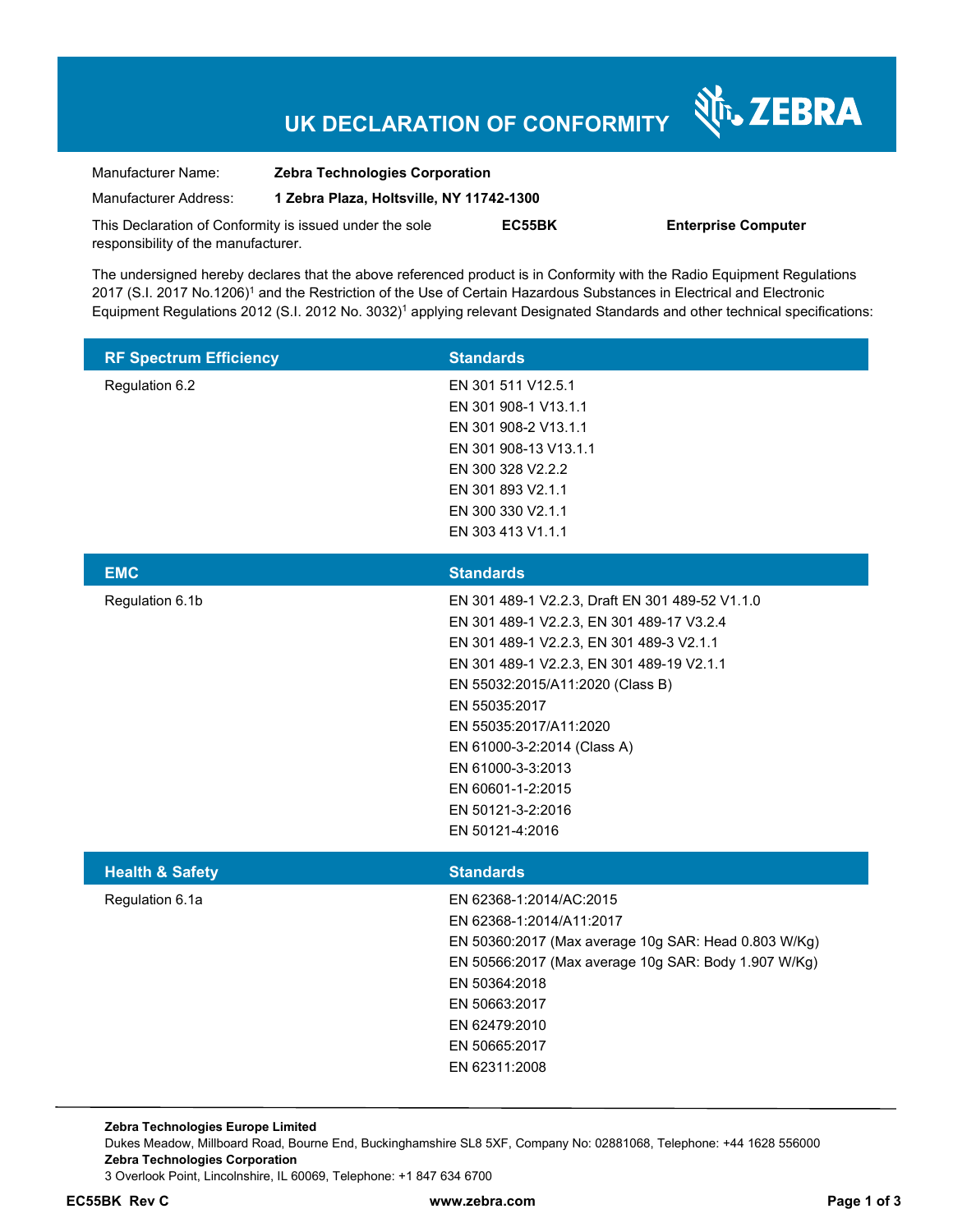## **UK DECLARATION OF CONFORMITY**

EN 62311:2020 EN 62471:2008 (LED)

| <b>Environmental</b> |  |  |
|----------------------|--|--|

EN IEC 63000:2018

**Standards** 

Restriction of the Use of Certain Hazardous Substances in Electrical and Electronic Equipment Regulations

With regard to the Radio Equipment Regulations 2017 (S.I. 2017 No.1206)<sup>1</sup>, the conformity assessment procedure referred to in regulation 41(4)(a) and detailed in Schedule 2 has been followed.

 $^{\rm 1}$  As amended by applicable EU withdrawal legislation implemented at the time of issuing this declaration

**Signed on behalf of Zebra Technologies Corporation** 

*(Signature of authorized person)* Marco Belli Rev: C Sr. Manager, Regulatory **Date: 10 February 2022** Place: Bourne End, UK

N<sub>i</sub>, ZEBRA

**Zebra Technologies Europe Limited**  Dukes Meadow, Millboard Road, Bourne End, Buckinghamshire SL8 5XF, Company No: 02881068, Telephone: +44 1628 556000 **Zebra Technologies Corporation**  3 Overlook Point, Lincolnshire, IL 60069, Telephone: +1 847 634 6700